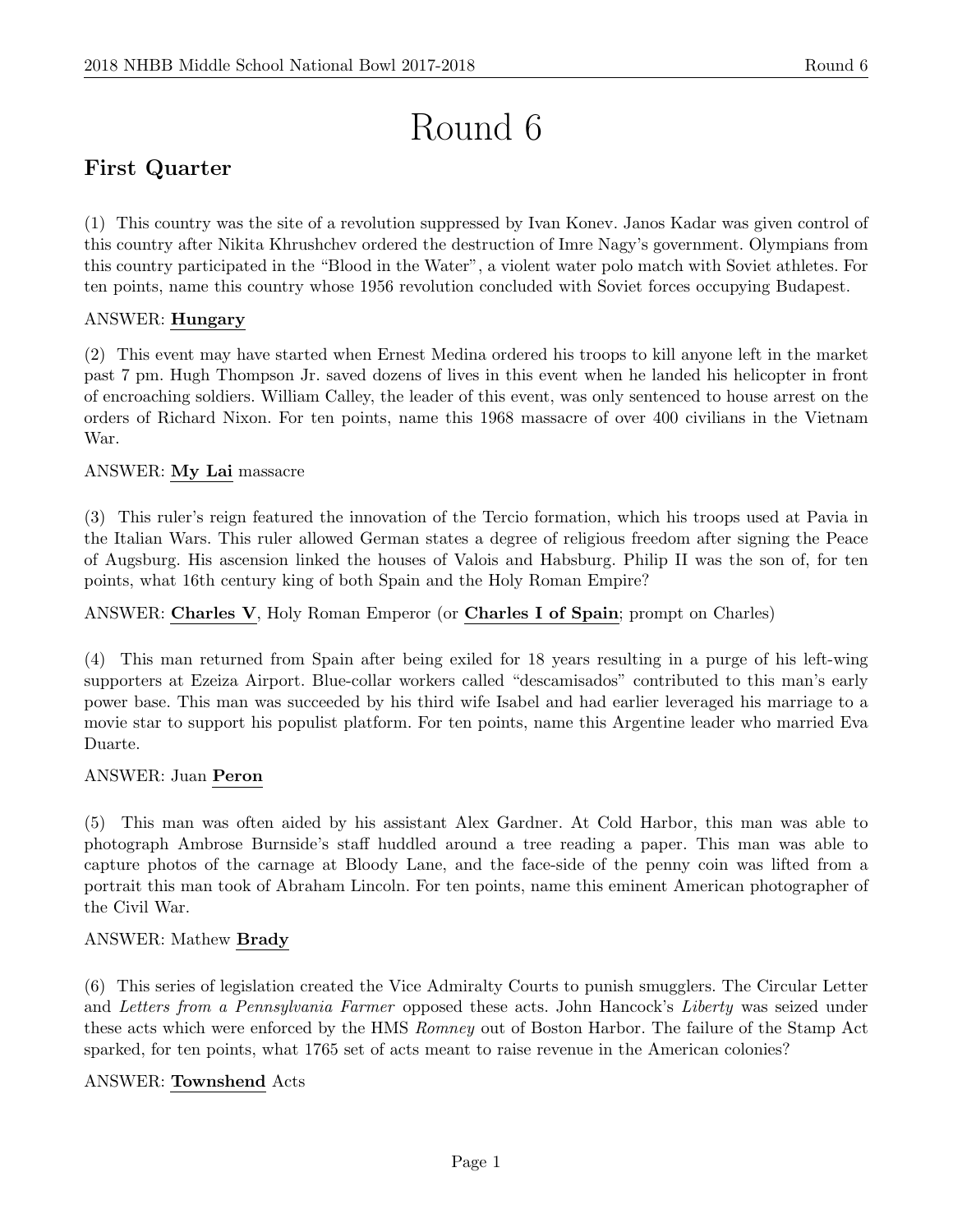(7) This composer's aria "La donna e mobile" [La DON-a eh MO-beel-ay] became popular among gondoliers. This composer's surname was used as a symbol for the nationalist Risorgimento movement, and his chorus "Va, pensiero" from Nabucco was an anthem for unification. Radames falls in love with an Ethiopian princess in an opera by, for ten points, what Italian composer of the operas Rigoletto and Aida?

#### ANSWER: Giuseppe Verdi

(8) This battle's winning side was supported by Spier Spencer's Yellow Jackets, and victory was secured with a cavalry charge led by Joseph Daviess. Prophetstown was burned in the aftermath of this battle which resulted in the defeat of Tecumseh's brother. For ten points, name this 1811 battle remembered in William Henry Harrison's presidential slogan which calls for " this battle" and Tyler too.

ANSWER: Battle of Tippecanoe

# Second Quarter

(1) This company grew out of a partnership with Henry Flagler and Samuel Andrews, and it absorbed its early competition in the Cleveland Massacre. In 1904, McClure's published The History of this company, exposing its shady business tactics. This company was broken into 34 firms in 1911 in accordance with the Sherman Antitrust Act. For ten points, name this company founded by John D. Rockefeller.

#### ANSWER: Standard Oil Comanpy

BONUS: The History of the Standard Oil Company was written by this muckraker who based the work on her father's experiences with the company.

#### ANSWER: Ida Minerva Tarbell

(2) This city was home to the "Weepers," who helped carry out a destruction of subversive art when the Bonfire of the Vanities was ordered by Girolamo Savonarola. Pope Leo X, Cosimo, and Lorenzo the Magnificent were members of a dynasty in this city that funded the works of Michelangelo. For ten points, name this Italian city called the "cradle of the Renaissance."

#### ANSWER: Florence

BONUS: Cosimo and Lorenzo were members of this Florentine family.

#### ANSWER: Medici family

(3) This case was influenced by a series of doll tests carried out by Kenneth and Mamie Clark. The policy of "massive resistance" was devised by states in order to resist this case's ruling, which was supposed to be carried out with "all deliberate speed." For ten points, name this 1952 Supreme Court case that struck down the policy of "separate but equal" in public schools.

ANSWER: Brown v. Board of Education of Topeka, Kansas

BONUS: This future Supreme Court justice argued Brown on behalf of the NAACP.

#### ANSWER: Thurgood Marshall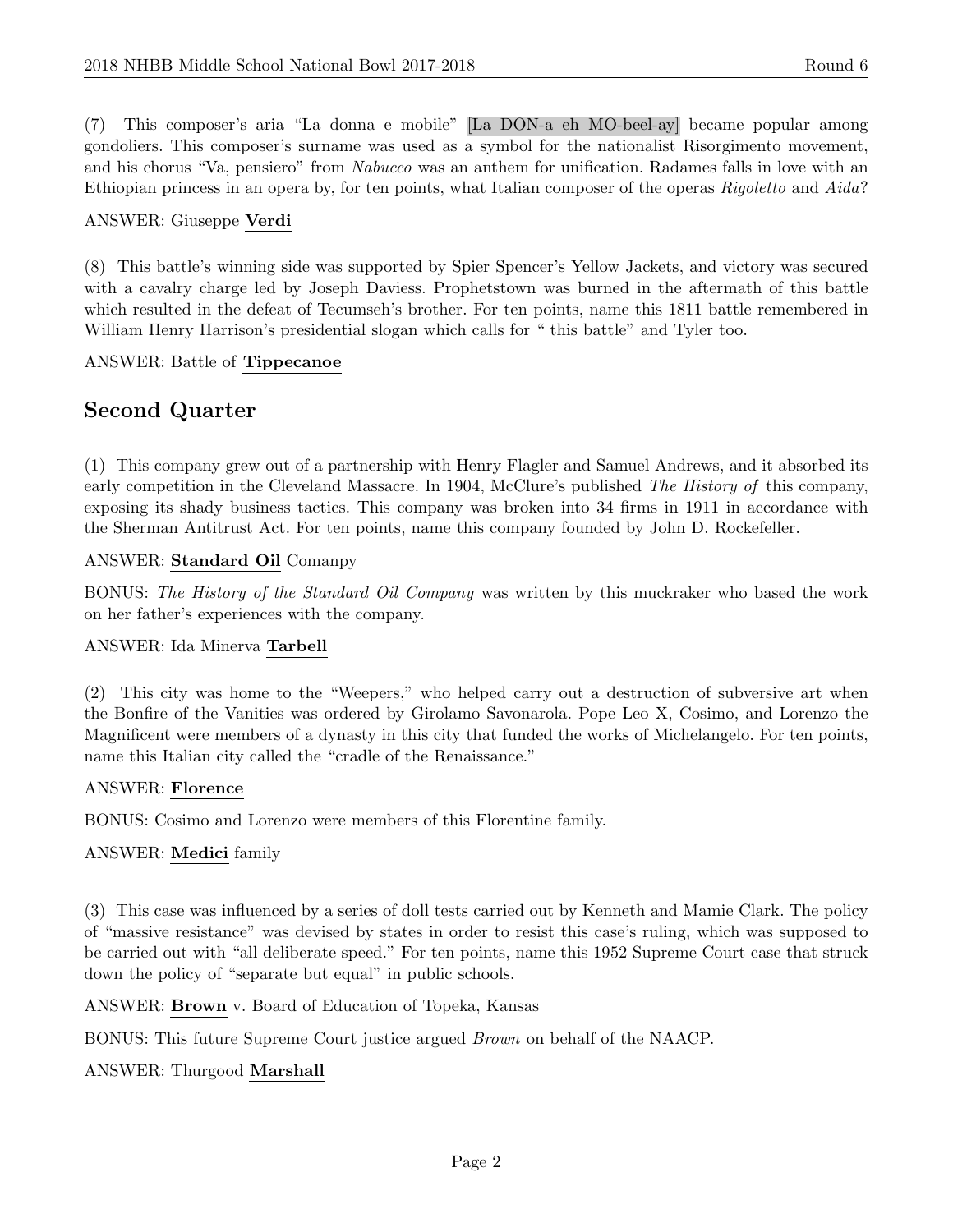(4) This leader initiated a two year period of rule by decree during the "Emergency" and authorized the Smiling Buddha nuclear test, the first in the country. Operation Blue Star, an army raid on the Golden Temple, was authorized by this leader to clear out extremists; in retaliation, she was assassinated. For ten points, name this daughter of Jawaharlal Nehru who served as prime minister of India.

# ANSWER: Indira Gandhi (prompt on Gandhi)

BONUS: Indira Gandhi was assassinated by men of this religious group, which she targeted in Operation Blue Star, a raid on the Golden Temple in Amritsar.

# ANSWER: Sikhism

(5) This event was carried out by the Liberators, including Cimber and Casca. It was foreshadowed by the bad dreams of Calpurnia, its victim's wife. Shakespeare claimed that this event's victim cried "Et tu" to Brutus, a conspirator with Cassius to commit this crime. For ten points, name this assassination that took place on the Ides of March, killing a dictator of the Roman Republic.

ANSWER: death of Gaius Julius Caesar (accept equivalents for death, including stabbing; prompt on partial answer)

BONUS: What lieutenant of Caesar gave his funeral oration and later joined the Second Triumvirate.

ANSWER: Marc Antony (or Marcus Antonius)

(6) This man led saboteurs known as the MK in the service of Albert Luthuli. He declared "I am prepared to die" at the Rivonia Trial, where he and other Spear of the Nation members were accused of subversion. This man was released from Robben Island by F.W. de Klerk, whom this man succeeded as president. For ten points, name this leader who helped end apartheid in South Africa.

#### ANSWER: Nelson Rolihlahla Mandela

BONUS: Mandela led this political party, whose militant wing Spear of the Nation was banned as a terrorist group.

# ANSWER: African National Congress (or ANC)

(7) This battle featured the death of Francis Randall after a heatstroke. During this battle, the order "you may fire when ready" was given to Charles Gridley as the Olympia led an assault on Patricio Montojo's forces. The winning fleet suffered only one casualty during this battle. For ten points, what decisive naval battle of the Spanish-American war took place in the capital of the Philippines?

ANSWER: Battle of Manila Bay (prompt on Manila)

BONUS: This man led the American fleet at Manila Bay and gave the "You may fire when ready" order to Gridley.

ANSWER: George Dewey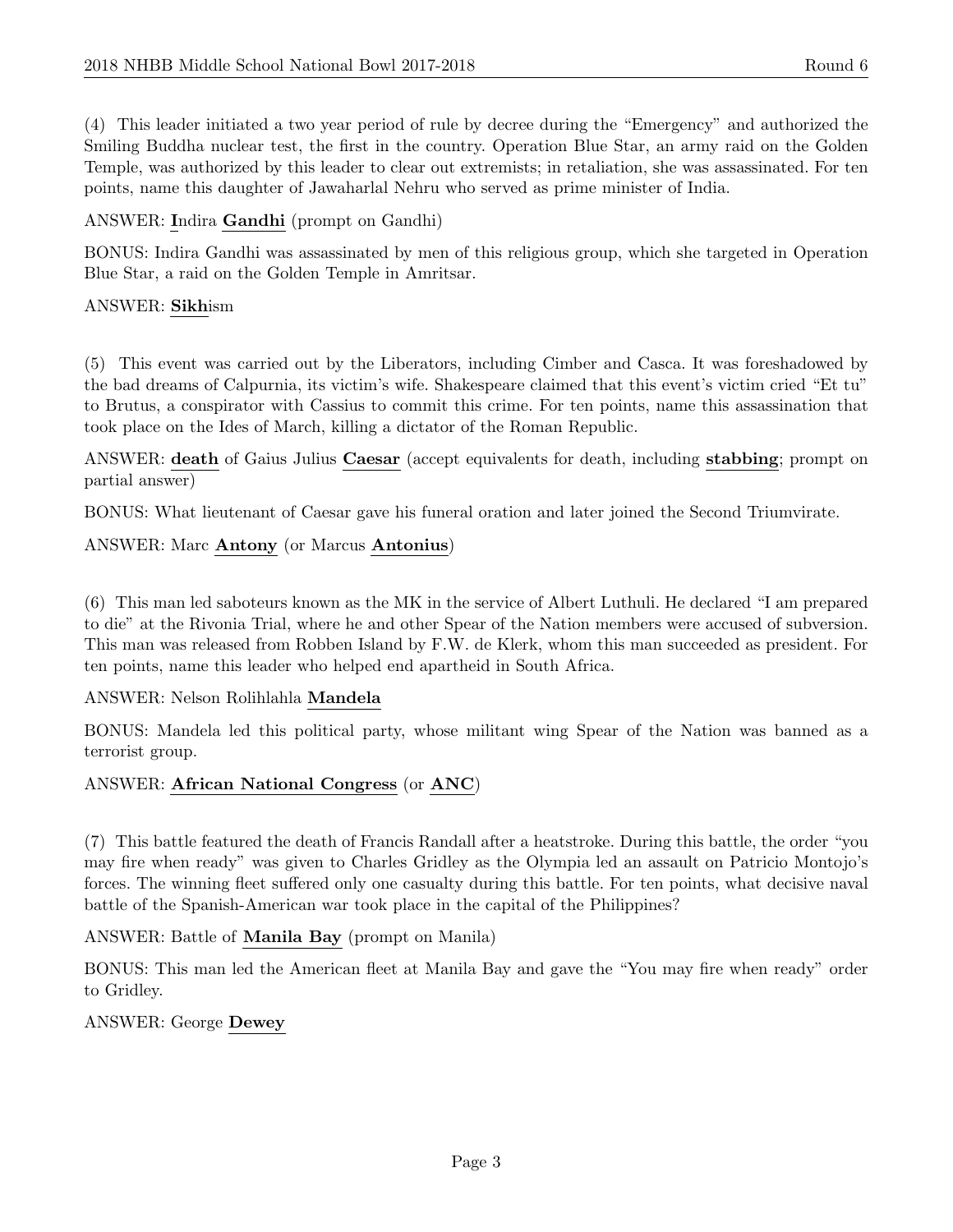(8) This war featured a force that was "storm'd at with shot and shell" according to an 1854 poem. One naval battle in this war was fought at Sinope, and its Battle of Balaclava saw the aforementioned Charge of the Light Brigade. For ten points, name this 19th century war that pitted the Ottoman Empire and its allies against Russia on a namesake peninsula in the Black Sea?

# ANSWER: Crimean War

BONUS: The Charge of the Light Brigade was immortalized in a poem by what British author?

ANSWER: Alfred, Lord Tennyson

# Third Quarter

The categories are . . .

- 1. Jamestown
- 2. Persian Wars
- 3. The Pyramids

# **JAMESTOWN**

Name the...

(1) Modern day state where Jamestown is located.

#### ANSWER: Virginia

(2) Native woman who legendarily spared a European from her father's club.

#### ANSWER: Pocahontas (or Matoaka; accept Amonute; accept Rebecca Rolfe)

(3) Planter who married that woman and introduced tobacco to Jamestown.

#### ANSWER: John Rolfe

(4) Leader of Jamestown who declared "he who does not work, shall not eat."

#### ANSWER: John Smith

(5) Name for the harsh winter of 1609 that wiped out 80% of the colonists.

#### ANSWER: Starving Time

(6) Chief who met with the Jamestown colonists, or the Native American confederacy of the same name.

ANSWER: Powhatan (accept Wahunsenacawh; accept Powhatan Confederacy)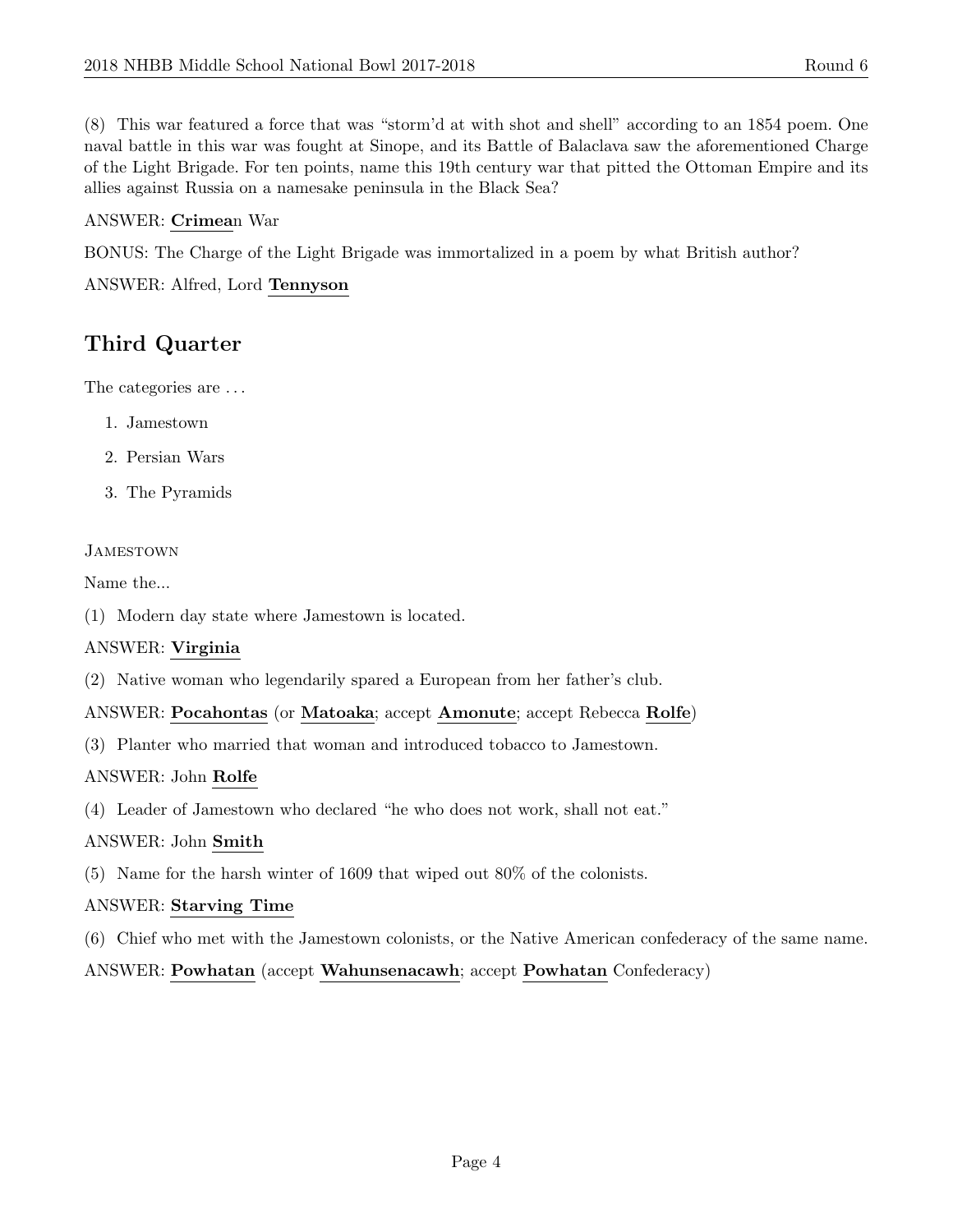#### Persian Wars

Name the...

(1) Modern-day country whose city of Athens went to war.

# ANSWER: Greece

(2) City-state that lost King Leonidas and 300 of its troops in a last stand in 480 BC.

# ANSWER: Sparta

(3) Battle where Leonidas and those 300 troops were slain.

# ANSWER: Battle of Thermopylae

(4) Persian ruler who fathered Xerxes and began the Persian Wars.

# ANSWER: Darius I (or Darius the Great; prompt on Darius)

(5) 490 BC Athenian victory that was announced by Pheidippides, who ran 26 miles.

# ANSWER: Battle of Marathon

(6) Athenian-led league that was formed to fight Persia and later led by Pericles.

ANSWER: Delian League (prompt on Athenian League)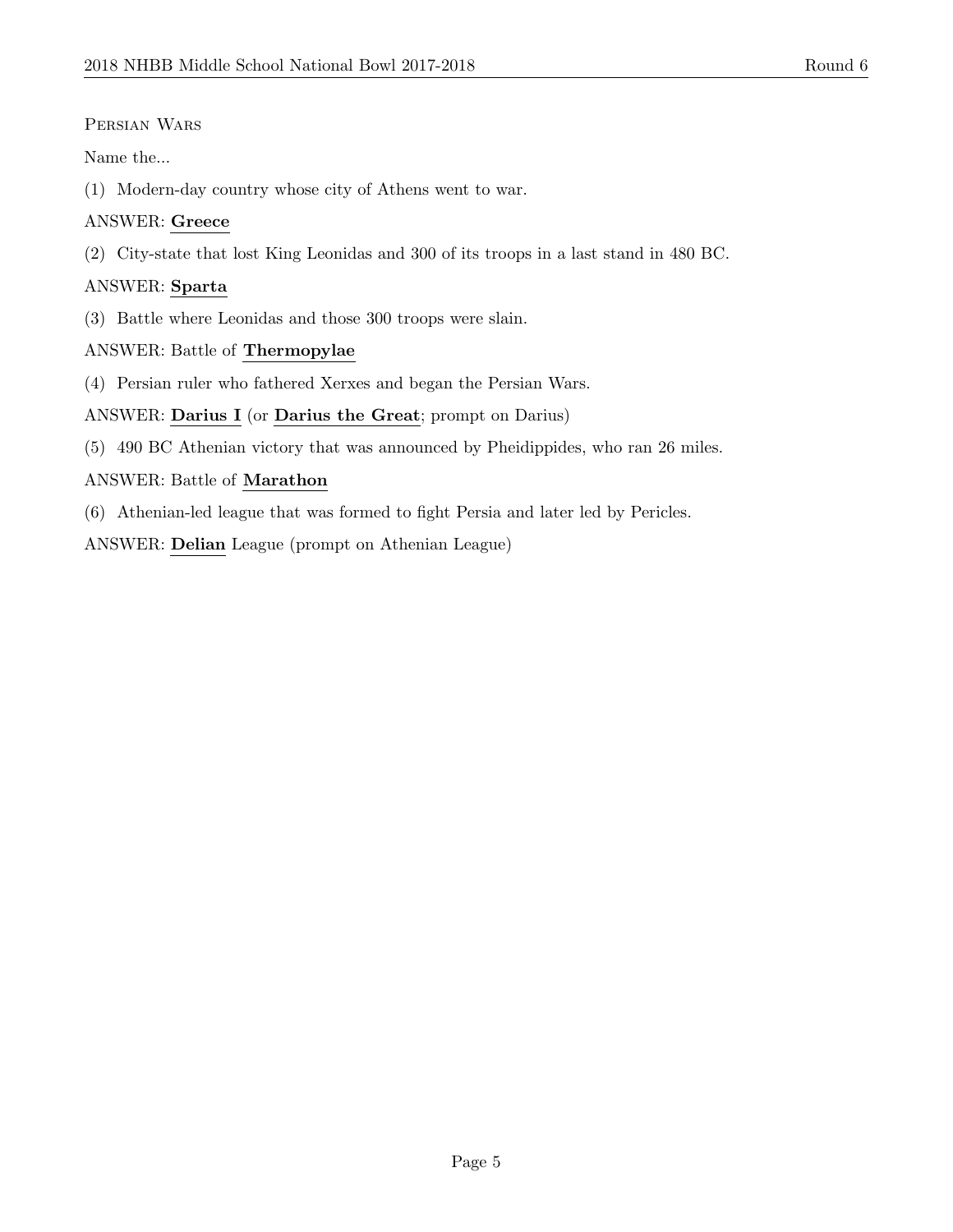# The Pyramids

Name the...

(1) Country where pharaohs ordered their construction, some near modern Cairo.

# ANSWER: Egypt

(2) City outside Cairo where the three great pyramids stand.

# ANSWER: Giza

(3) Limestone sculpture of a human-headed lion found near the 3 great pyramids.

# ANSWER: Great Sphinx of Giza

(4) Vessels stored in pyramids that held a mummy's internal organs.

# ANSWER: Canopic jars (prompt on jar)

(5) Pharaoh who commissioned the largest of the 3 great pyramids.

# ANSWER: Khufu

(6) Architect who designed the step pyramid for Djoser.

# ANSWER: Imhotep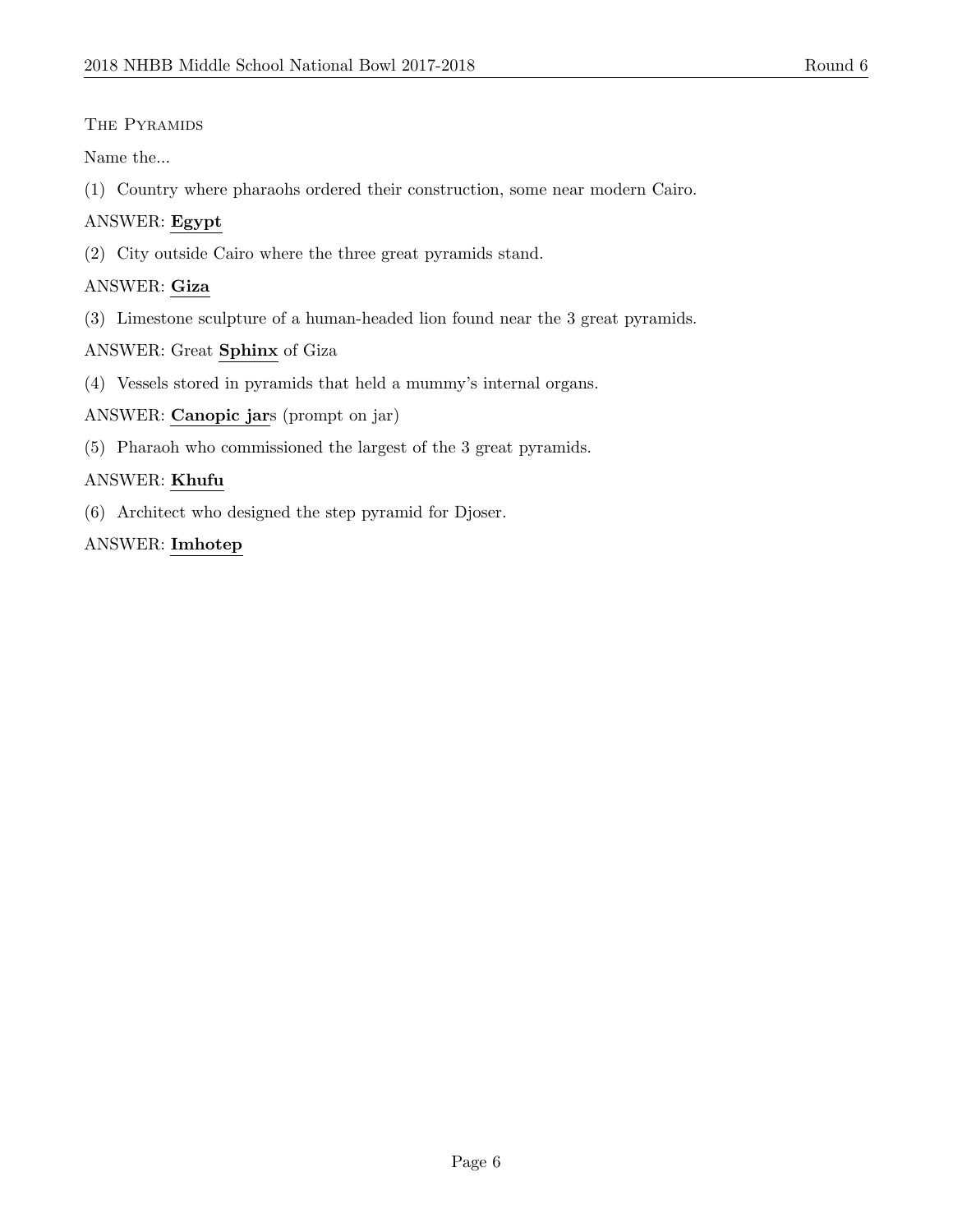# Fourth Quarter

(1) This holiday is sometimes celebrated by swinging leeks at friends.  $(+)$  Matzah is eaten during the Seder period on this holiday, where the Haggadah is recited. This holiday's name refers to the (\*) Angel of Death ignoring houses marked with lamb blood by the Israelites during the Tenth Plague. For ten points, name this holiday that celebrates the escape of Moses and the Jews from Egypt.

ANSWER: Passover (accept Pesach)

(2) This ruler's son, Paul I, dismissed Alexander Suvorov but was forced to reinstate him when threatened by the French. Yemelyan  $(+)$  Pugachev's cossack revolt targeted this ruler who, with the help of Grigory Orlov, deposed Peter III. This ruler entertained Diderot and (\*) Voltaire and her art collection was used as the basis of the Hermitage Museum. For ten points, name this longest reigning female tsar of Russia.

ANSWER: Catherine II (accept Catherine the Great; prompt on partial answers)

(3) This event was investigated after a mysterious raid on Robert La Follette's office occured. Congress was given the power to compel  $(+)$  testimony as a result of this event. Albert Fall became the first cabinet member to be jailed after he was found to be taking (\*) bribes over the leasing of Elk Hills reserves in, for ten points, what scandal over Navy oil fields that rocked the Harding administration?

ANSWER: Teapot Dome scandal

(4) This country's rebel leaders carried out civilian bombings in the Cafe Wars. Fighting in this country prompted the mass immigration of the  $(+)$  pied-noirs. Despite the Secret Army Organization's attempts to sabotage the treaty, this country was granted independence in the (\*) Evian Accords by Charles de Gaulle. For ten points, name this North African country that left French rule in 1962.

#### ANSWER: Algeria

(5) This battle included the free black soldier Peter Salem, who may have wounded John Pitcairn. Despite being a Major General, Joseph (+) Warren insisted on being a private in this battle. Thomas Gage won this battle, but was replaced by (\*) William Howe. Breed's Hill was the actual site of, for ten points, what battle where Israel Putnam allegedly ordered his men don't fire "until you see the whites of their eyes?"

ANSWER: Battle of Bunker Hill (accept Battle of Breed's Hill before it is read)

(6) This country's constitution established the House of Councillors as the upper house of parliament. The Self-Defense Forces were established in response to  $(+)$  Article 9 of this country's constitution, which renounced the right to wage war and made the role of the emperor ceremonial. The (\*) United States helped inspire, for ten points, what Asian country's constitution that was written after its defeat in World War II?

ANSWER: Japan (accept Nippon; accept Nihon)